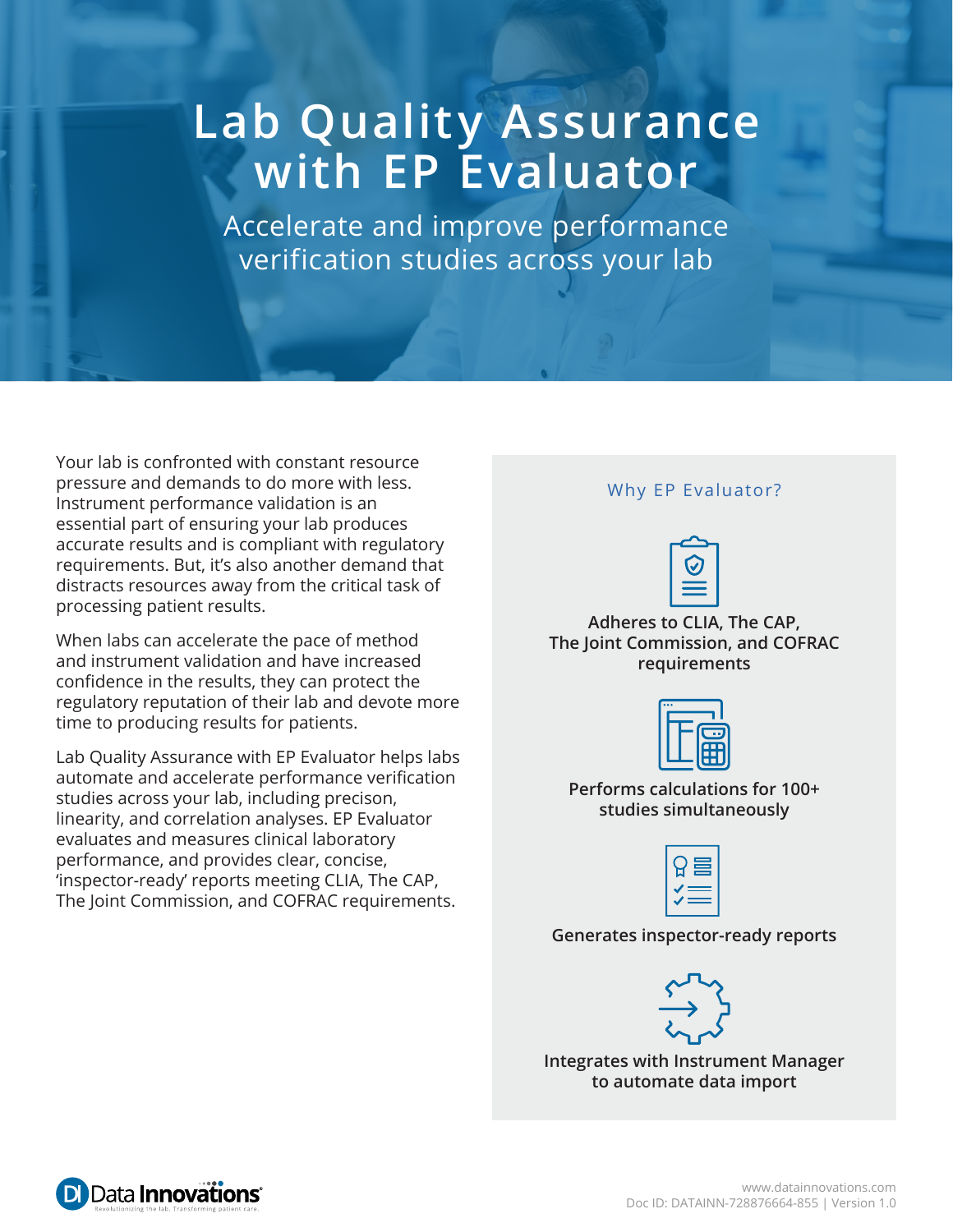## Streamlined instrument performance verification studies

Lab Quality Assurance with EP Evaluator delivers:

- **Simplified performance verification:** Accelerate instrument validation - including precision, linearity, and correlation analytics - by performing calculations for 100+ studies simultaneously, and simplify instrument-to-instrument comparison
- **Clear, concise, 'inspector-ready' reports:** Save time and build confidence with professional, data-driven, automated reports to support inspection needs
- **Compliance with common regulatory specifications:**  Designed by a board-certified clinical chemist, EP Evaluator meets CLIA, The CAP, The Joint Commission, and COFRAC requirements
- **Integration with Instrument Manager for automated data import\*:** Integrate seamlessly to automate instrument data input, saving hours or even days in data entry and reporting of thousands of results
- **Adherence to major CLSI protocols:** Implements eight CLSI protocols, including EP5-A, EP6-A, EP7-A, EP9-A, EP10-A, EP12-A, C28-A2, and GP10-A
- **Comprehensive statistical calculations and industry standard procedures:** 30+ statistical modules, meeting The CAP and CLIA '88 requirements for validating and evaluating methods

\* Available with EP Evaluator Pro

Ready for improved performance verification studies with EP Evaluator?

[Contact Us](https://www.datainnovations.com/contact-us)

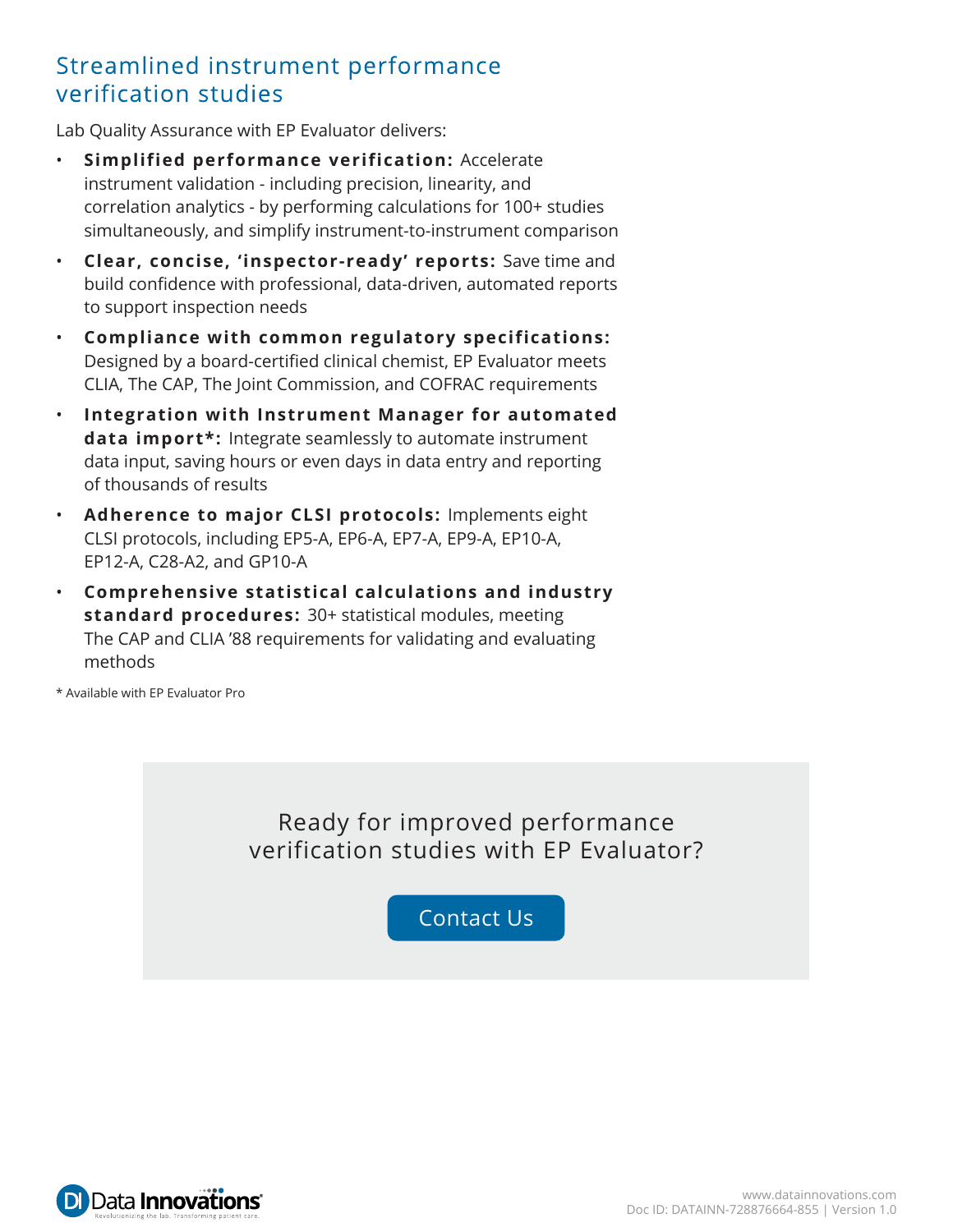|                                              |                              | <b>Regulatory Requirements</b> |                          | <b>EE Versions</b>       |           |              |
|----------------------------------------------|------------------------------|--------------------------------|--------------------------|--------------------------|-----------|--------------|
|                                              | CLIA '88                     | The CAP                        | <b>TJC</b>               | <b>COFRAC</b>            | Standard  | Professional |
| <b>Features</b>                              |                              |                                |                          |                          |           |              |
| <b>Composite Reporting</b>                   | $\qquad \qquad \blacksquare$ | $\overline{\phantom{m}}$       | $\overline{\phantom{0}}$ | $\qquad \qquad -$        | O         |              |
| Project Management                           |                              |                                | $\overline{\phantom{a}}$ |                          | a         |              |
| Import Data from IM and via ODBC             |                              |                                |                          |                          |           |              |
| Security Audit Trail                         |                              |                                |                          |                          |           |              |
| User Accounts for Network Security           |                              |                                |                          |                          |           |              |
| <b>Accuracy and Linearity</b>                |                              |                                |                          |                          |           |              |
| Clinical Linearity, Calibration Verification | V                            | V                              | $\checkmark$             | $\circ$                  |           |              |
| Reportable Range                             | V                            | V                              | ✓                        | $\bullet$                | a         |              |
| Simple Accuracy                              | V                            | V                              |                          |                          | $\bullet$ |              |
| Trueness                                     |                              |                                |                          |                          |           |              |
| <b>CLSI EP6 Linearity</b>                    |                              |                                |                          |                          |           |              |
| <b>Method Comparison</b>                     |                              |                                |                          |                          |           |              |
| Alternate (Routine Quantitative)             | V                            | V                              | V                        | $\bullet$                |           |              |
| CLSI EP9 A2 Method Comparison                |                              |                                |                          |                          |           |              |
| CLSI EP9 A3 Method Comparison                |                              |                                |                          |                          | a         |              |
| Two Instrument Comparison                    | $\qquad \qquad -$            | $\checkmark$                   | $\checkmark$             | $\boldsymbol{\nu}$       |           |              |
| Multiple Instrument Comparison               |                              | V                              | V                        | V                        |           |              |
| Qualitative / Semi-Quantitative              | V                            | V                              |                          | $\bullet$                |           |              |
| POC Glucose                                  |                              |                                |                          |                          |           |              |
| <b>Hematology Studies</b>                    |                              |                                |                          |                          |           |              |
| <b>Precision</b>                             |                              |                                |                          |                          |           |              |
| Simple Precision                             | V                            | $\checkmark$                   | V                        | V                        | $\bullet$ |              |
| CLSI EP5 Precision                           |                              |                                |                          |                          |           |              |
| <b>Reference Interval</b>                    |                              |                                |                          |                          |           |              |
| Establish                                    | V                            | V                              | V                        | V                        |           |              |
| Verify                                       | V                            | V                              | V                        | V                        |           |              |
| <b>ROC Plots</b>                             |                              |                                |                          |                          |           |              |
| Sensitivity                                  |                              |                                |                          |                          |           |              |
| Limits of Blank (Analytical) *               | V                            |                                | V                        | $\bullet$                |           |              |
| Limits of Quantitation (Functional)*         |                              |                                |                          | $\bullet$                |           |              |
| <b>Lab Management</b>                        |                              |                                |                          |                          |           |              |
| Cost per Test                                |                              |                                |                          |                          |           |              |
| <b>Incident Tracking</b>                     |                              |                                |                          | $\overline{\phantom{0}}$ | $\bullet$ |              |
| Inventory Management**                       |                              |                                |                          |                          |           |              |
| <b>Competency Assessment</b>                 |                              |                                |                          |                          |           |              |
| Coagulation                                  |                              |                                |                          |                          |           |              |
| Geometric Mean and VRI                       | $\overline{\phantom{a}}$     | V                              | V                        | $\overline{\phantom{0}}$ | O         |              |
| PT/INR Method Comparison                     |                              | V                              | ✔                        |                          | $\bullet$ |              |
| Manual INR Check                             |                              | V                              |                          |                          | $\bullet$ |              |
| Factor Sensitivity (FS)                      |                              |                                |                          |                          |           |              |
| <b>Other</b>                                 |                              |                                |                          |                          |           |              |
| Performance Standards (TEa)                  | $\overline{\phantom{a}}$     |                                |                          |                          |           |              |
| Carryover                                    |                              | ✓                              |                          | ✓                        |           |              |
| CLSI EP10 - Preliminary Evaluation           | V                            |                                | V                        |                          | O         |              |
| Interference (CLSI EP7) *                    | V                            | V                              | V                        | $\bullet$                |           |              |
| Six Sigma Metrics                            |                              |                                |                          |                          |           |              |
| Average of Normals                           |                              |                                |                          |                          |           |              |
| Stability                                    | $\overline{\phantom{0}}$     |                                |                          | -                        |           |              |
| <b>Histogram and Descriptive Stats</b>       |                              | $\overline{a}$                 | $\overline{\phantom{a}}$ | $\overline{\phantom{a}}$ | $\bullet$ |              |
|                                              | $\overline{\phantom{a}}$     |                                |                          |                          |           |              |

 $\vee$  Addresses requirements by regulatory organization |  $\circ$  Addresses suggestions by regulatory organization

\* Evidence can be provided from vendor or laboratory | \*\* Barcode scanners are compatible with physical servers only.

Both Standard and Professional versions include a capability for concurrent, multiple user access that is especially useful for sites with multiple quality assurance leaders or multi-site users